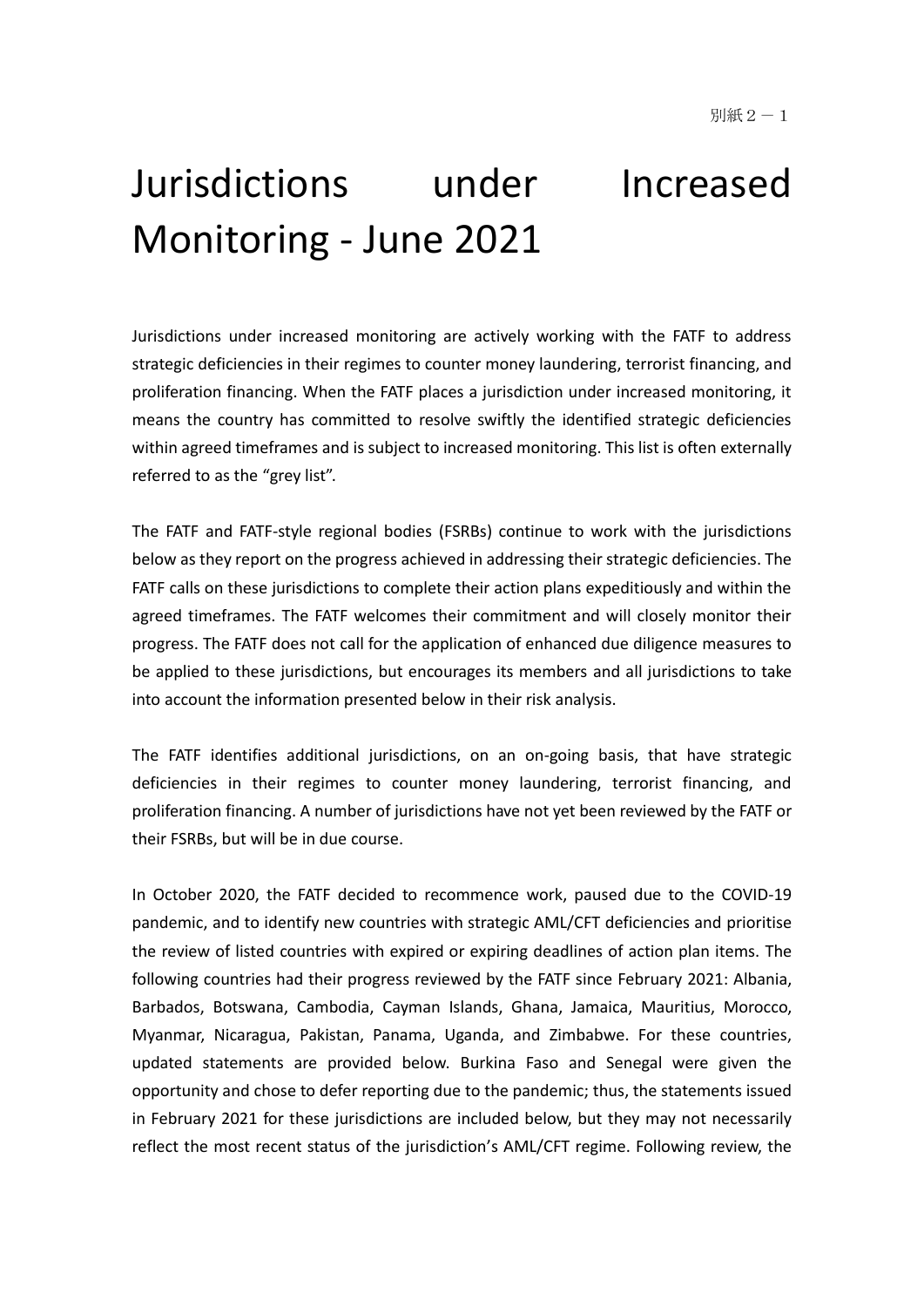FATF now also identifies Haiti, Malta, Philippines, and South Sudan.

The FATF welcomes the progress made by these countries in combating money laundering and terrorist financing, despite the challenges posed by COVID-19.

| Jurisdictions with strategic deficiencies | Jurisdiction no longer subject to<br>increased monitoring |
|-------------------------------------------|-----------------------------------------------------------|
| <b>Albania</b>                            | Ghana                                                     |
| <b>Barbados</b>                           |                                                           |
| <b>Botswana</b>                           |                                                           |
| <b>Burkina Faso</b>                       |                                                           |
| Cambodia                                  |                                                           |
| Cayman Islands                            |                                                           |
| <b>Haiti</b>                              |                                                           |
| Jamaica                                   |                                                           |
| Malta                                     |                                                           |
| <b>Mauritius</b>                          |                                                           |
| <b>Morocco</b>                            |                                                           |
| <b>Myanmar</b>                            |                                                           |
| Nicaragua                                 |                                                           |
| Pakistan                                  |                                                           |
| Panama                                    |                                                           |
| <b>Philippines</b>                        |                                                           |
| Senegal                                   |                                                           |
| <b>South Sudan</b>                        |                                                           |
| <b>Syria</b>                              |                                                           |
| Uganda                                    |                                                           |
| Yemen                                     |                                                           |
| Zimbabwe                                  |                                                           |

### Albania

Since February 2020, when Albania made a high-level political commitment to work with the FATF and MONEYVAL to strengthen the effectiveness of its AML/CFT regime, Albania has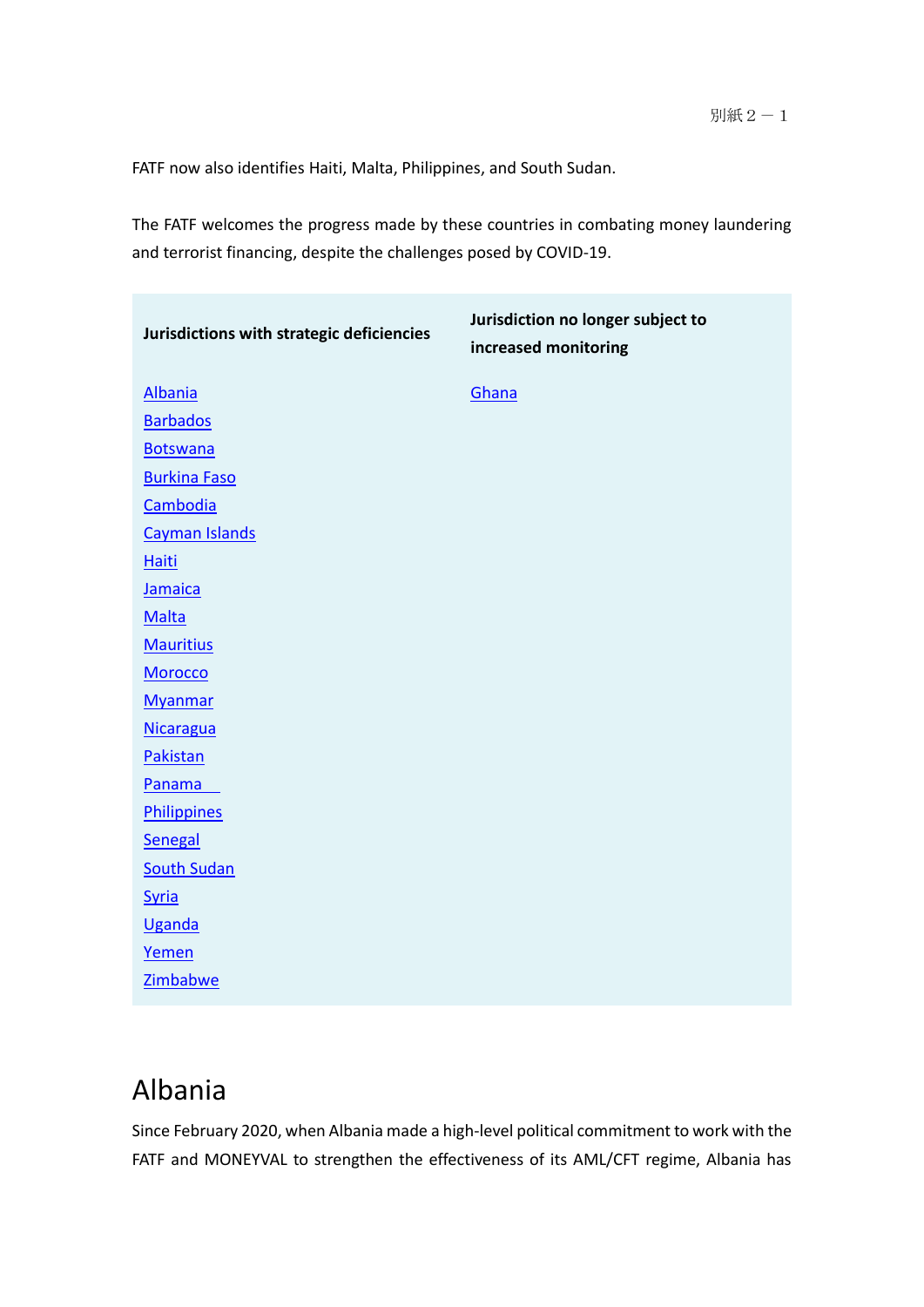taken steps towards improving its AML/CFT regime, including by improving the implementation of targeted financial sanctions through supervisory actions that identify and rectify compliance deficiencies among financial institutions and DNFBPs. Albania should continue to work on implementing its action plan to address its strategic deficiencies, including by: (1) finalising a project to reduce the informal, cash-based economy and to register ownership of all real estate; (2) improving the timely handling of mutual legal assistance requests; (3) establishing more effective mechanisms to detect and prevent criminals from owning or controlling DNFBPs, including by strengthening competent authorities' powers to apply sanctions; (4) ensuring that accurate and up-to-date legal and beneficial ownership information is available about companies on a timely basis; (5) increasing the number of prosecutions for ML, especially in cases involving foreign predicate offences; and (6) demonstrating the continued use of asset seizures and securing final confiscations for the proceeds of crime, especially assets linked to third-party and professional money launderers, as well as indirect proceeds and equivalent value.

#### Barbados

In February 2020, Barbados made a high-level political commitment to work with the FATF and CFATF to strengthen the effectiveness of its AML/CFT regime. Barbados should continue to work on implementing its action plan to address its strategic deficiencies, including by: (1) demonstrating an effective application of risk-based supervision for FIs and DNFBPs; (2) taking appropriate measures to prevent legal persons and arrangements from being misused for criminal purposes, and ensuring that accurate and up-to-date basic and beneficial ownership information is available on a timely basis; (3) increasing the capacity of the FIU to improve the quality of its financial information to further assist law enforcement authorities in investigating ML or TF; (4) demonstrating that ML investigations and prosecutions are in line with the country's risk profile and result in sanctions, when appropriate, and reducing the backlog in completing cases; (5) further pursuing confiscation in ML cases, including by seeking assistance from foreign counterparts.

#### Botswana

In October 2018, Botswana made a high-level political commitment to work with the FATF and ESAAMLG to strengthen the effectiveness of its AML/CFT regime. At its June 2021 plenary, the FATF has made the initial determination that Botswana has substantially completed its action plan and warrants an on-site assessment to verify that the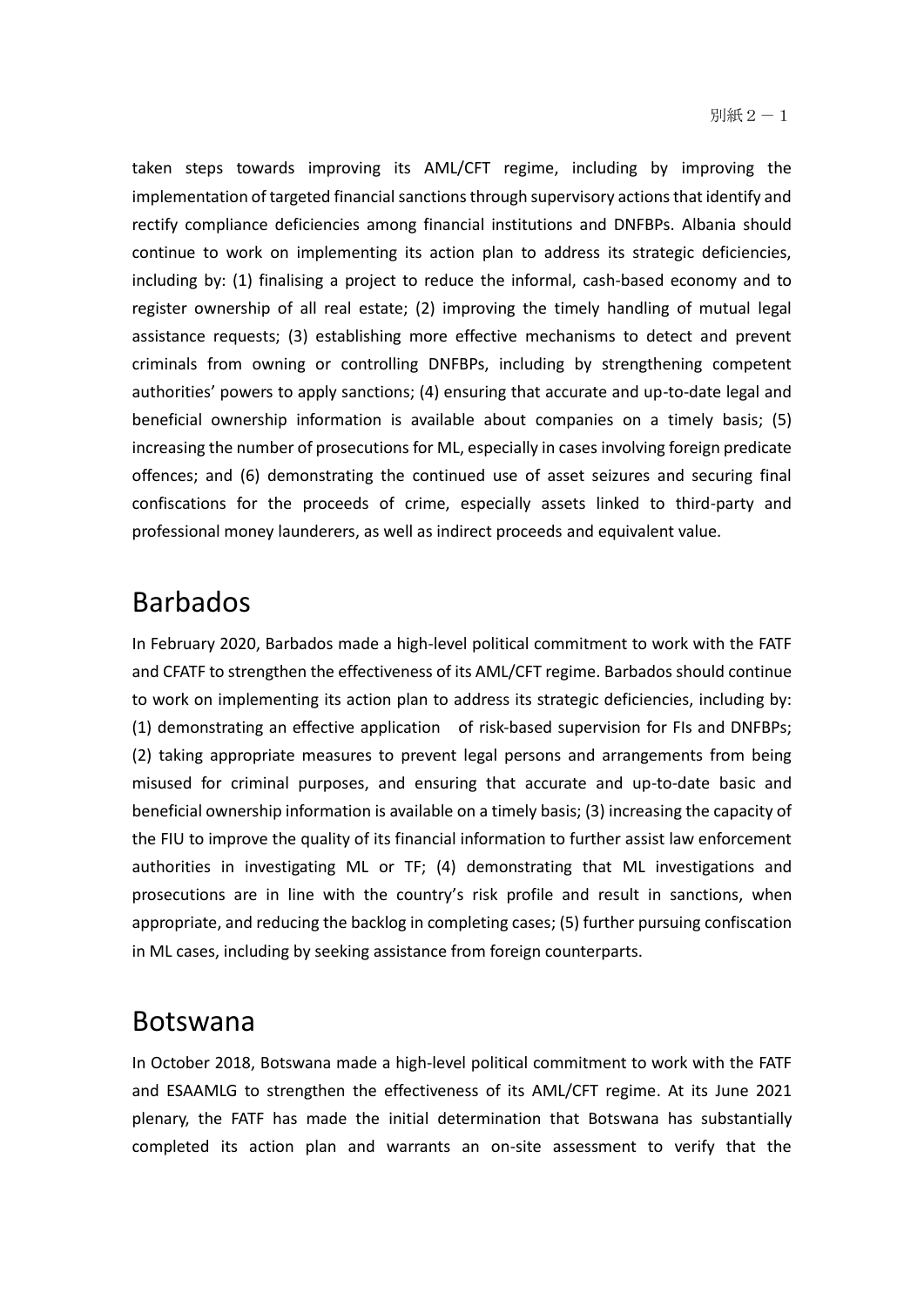implementation of Botswana's AML/CFT reforms has begun and is being sustained, and that the necessary political commitment remains in place to sustain implementation in the future. Botswana has made the following key reforms, including by: (1) developing a comprehensive national AML/CFT strategy and policy informed by national risk assessment results; (2) developing risk-based supervision and monitoring programmes; and (3) improving the dissemination and use of financial intelligence by the FIU and others to identify and investigate ML cases. The FATF will continue to monitor the COVID-19 situation and conduct an on-site visit at the earliest possible date.¥

#### Burkina Faso

#### (Statement from February 2021)

In February 2021, Burkina Faso made a high-level political commitment to work with the FATF and GIABA to strengthen the effectiveness of its AML/CFT regime. Since the completion of its MER in 2019, Burkina Faso has made progress on a number of its MER recommended actions to improve technical compliance and effectiveness, including by adopting a national AML/CFT strategy in December 2020. Burkina Faso will work to implement its action plan, including by: (1) adopting and implementing follow-up mechanisms for monitoring actions in the national strategy; (2) seeking MLA and other forms of international cooperation in line with its risk profile; (3) strengthening of resource capacities of all AML/CFT supervisory authorities and implementing risk based supervision of FIs and DNFBPs; (4) maintaining comprehensive and updated basic and beneficial ownership information and strengthening the system of sanctions for violations of transparency obligations; (5) increasing the diversity of STR reporting; (6) enhancing FIU's human resources through additional hiring, training and budget; (7) conduct training for LEAs, prosecutors and other relevant authorities; (8) demonstrating that authorities are pursuing confiscation as a policy objective; (9) enhancing capacity and support for LEAs and prosecutorial authorities involved in combatting TF, in line with the TF National Strategy; and (10) implementing an effective targeted financial sanctions regime related to terrorist financing and proliferation financing as well as riskbased monitoring and supervision of NPOs.

#### Cambodia

In February 2019, Cambodia made a high-level political commitment to work with the FATF and APG to strengthen the effectiveness of its AML/CFT regime and address any related technical deficiencies. Cambodia should take urgent action to fully address remaining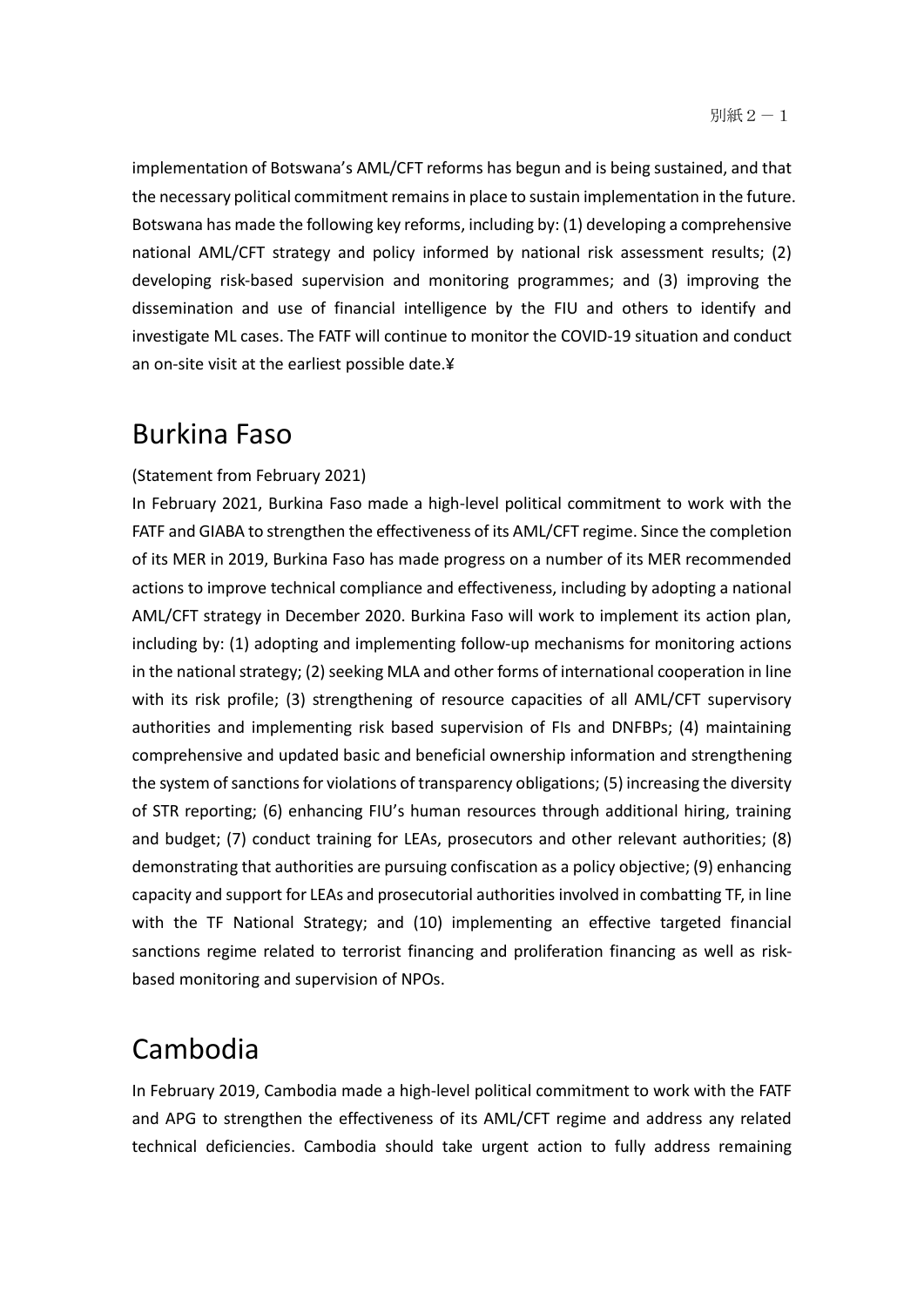measures in its action plan as all timelines have already expired. Cambodia should continue to work on implementing its action plan to address its strategic deficiencies, including by: (1) ensuring prompt, proportionate and dissuasive enforcement actions are applied to banks, as appropriate for AML/CFT breaches; (2) enhancing disseminations of financial intelligence to law enforcement authorities in connection with high-risk crimes; (3) demonstrating an increase in ML investigations and prosecutions in line with risk; (4) demonstrating an increase in the freezing and confiscation of criminal proceeds, instrumentalities, and property of equivalent value; (5) raising awareness amongst the private sector of new obligations concerning targeted financial sanctions related to proliferation financing and enhancing the understanding of sanctions evasion.

The FATF notes Cambodia's continued progress across its action plan; however, all deadlines have now expired and significant work remains. The FATF strongly urges Cambodia to swiftly complete its full action plan and address the above-mentioned strategic deficiencies.

### The Cayman Islands

Since February 2021, when the Cayman Islands made a high-level political commitment to work with the FATF and CFATF to strengthen the effectiveness of its AML/CFT regime, the Cayman Islands has taken steps towards improving its AML/CFT regime, including by applying sanctions that are effective, proportionate and dissuasive, and taking administrative penalties and enforcement actions against obliged entities to ensure that AML/CFT breaches are remediated. The Cayman Islands should continue to work on implementing its action plan to address its strategic deficiencies, including by: (1) imposing adequate and effective sanctions in cases where relevant parties (including legal persons) do not file accurate, adequate and up-to-date beneficial ownership information in line with those requirements; and (2) demonstrating that they are prosecuting all types of money laundering in line with the jurisdiction's risk profile and that such prosecutions are resulting in the application of dissuasive, effective, and proportionate sanctions.

#### **Haiti**

In June 2021, Haiti made a high-level political commitment to work with the FATF and CFATF to strengthen the effectiveness of its AML/CFT regime. Haiti will work to implement its action plan, including by: (1) developing its ML/TF risk assessment process and disseminating the findings; (2) facilitating information sharing with relevant foreign counterparts; (3)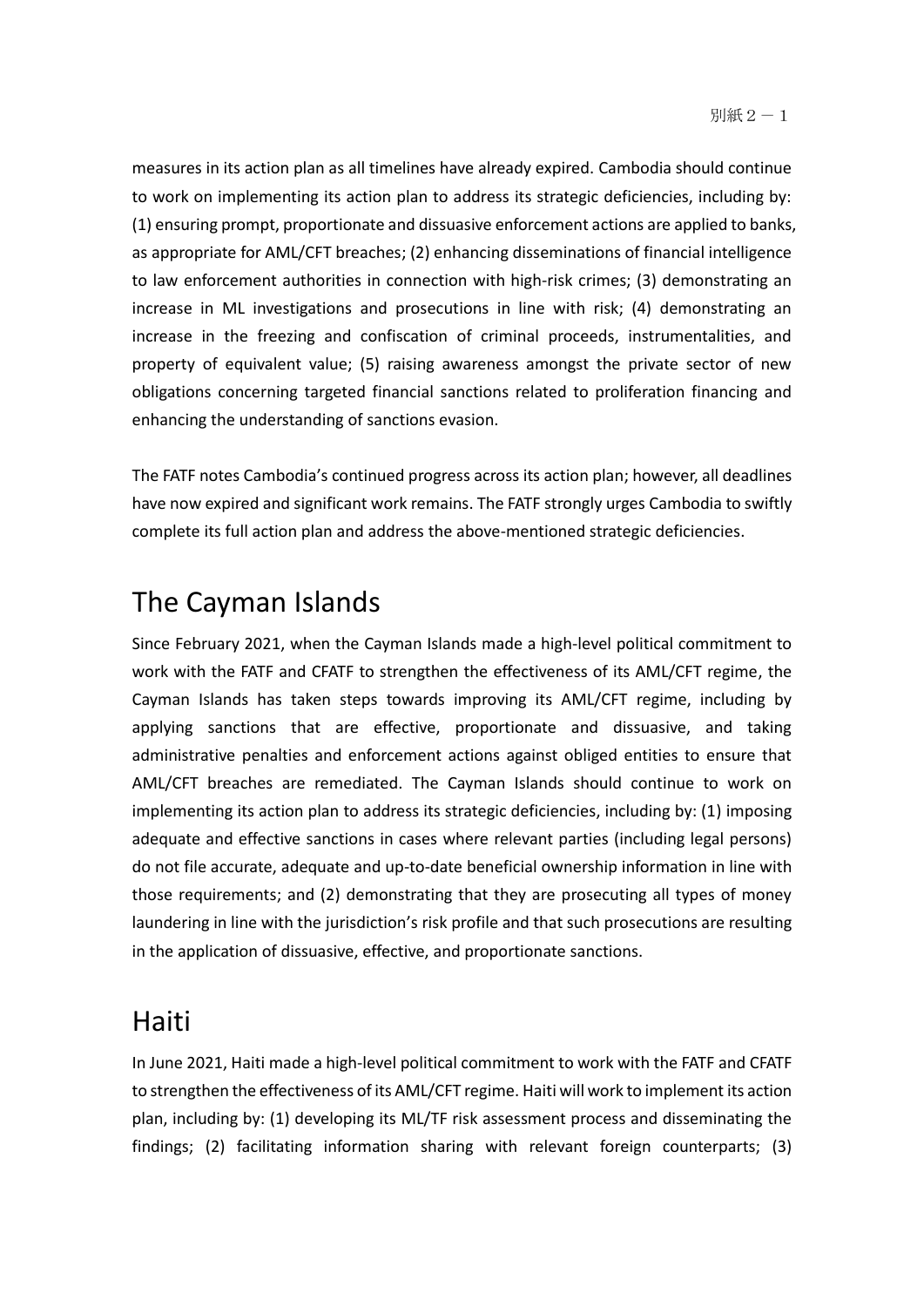addressing the technical deficiencies in its legal and regulatory framework that impede the implementation of AML/CFT preventive measures and implementing risk-based AML/CFT supervision for all financial institutions and DNFBPs deemed to constitute a higher ML/TF risk; (4) ensuring basic and beneficial ownership information are maintained and accessible in a timely manner; (5) ensuring a better use of financial intelligence and other relevant information by competent authorities for combatting ML and TF; (6) addressing the technical deficiencies in its ML offence and demonstrating authorities are identifying, investigating and prosecuting ML cases in a manner consistent with Haiti's risk profile; (7) demonstrating an increase of identification, tracing and recovery of proceeds of crimes; (8) addressing the technical deficiencies in its TF offence and targeted financial sanctions regime; (9) conducting appropriate risk-based monitoring of NPOs vulnerable to TF abuse without disrupting or discouraging legitimate NPO activities.

#### Jamaica

Since February 2020, when Jamaica made a high-level political commitment to work with the FATF and CFATF to strengthen the effectiveness of its AML/CFT regime, Jamaica has taken steps towards improving its AML/CFT regime, including by implementing targeted financial sanctions for TF without delay. Jamaica should continue to work on implementing its action plan to address its strategic deficiencies, including by: (1) developing a more comprehensive understanding of its ML/TF risks; (2) including all FIs and DNFBPs in the AML/CFT regime and ensuring adequate, risk- based supervision in all sectors; (3) taking appropriate measures to prevent legal persons and arrangements from being misused for criminal purposes, and ensuring that accurate and up-to-date basic and beneficial ownership information is available on a timely basis; (4) taking proper measures to increase the use of financial intelligence and to increase ML investigations and prosecutions, in line with the country's risk profile; and (5) implementing a risk-based approach for supervision of the NPO sector to prevent abuse for TF purposes.

#### Malta

In June 2021, Malta made a high-level political commitment to work with the FATF and MONEYVAL to strengthen the effectiveness of its AML/CFT regime. Since the adoption of its MER in July 2019, Malta has made progress on a number of the MER's recommended actions to improve its system, such as: strengthening the risk-based approach to FI and DNFBP supervision; improving the analytical process for financial intelligence; resourcing the police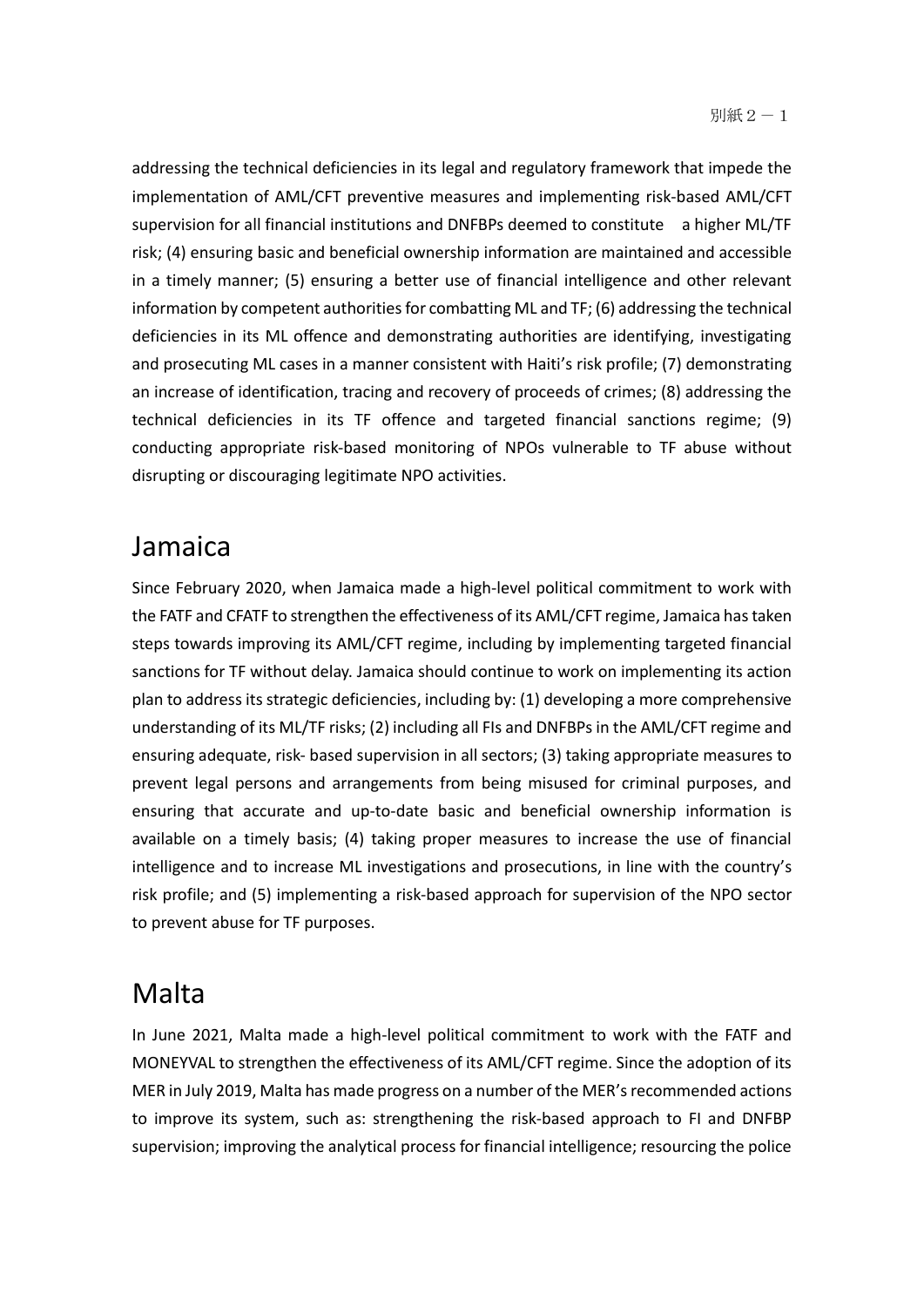and empowering prosecutors to investigate and charge complex money laundering in line with Malta's risk profile; introducing a national confiscation policy as well as passing a nonconviction based confiscation law; raising sanctions available for the crime of TF and capability to investigate cross-border cash movements for potential TF activity; and increasing outreach and immediate communication to reporting entities on targeted financial sanctions and improving the TF risk understanding of the NPO sector. Malta will work to implement its FATF action plan by (1) continuing to demonstrate that beneficial ownership information is accurate and that, where appropriate, effective, proportionate, and dissuasive sanctions, commensurate with the ML/TF risks, are applied to legal persons if information provided is found to be inaccurate; and ensuring that effective, proportionate, and dissuasive sanctions are applied to gatekeepers when they do not comply with their obligations to obtain accurate and up-to-date beneficial ownership information; (2) enhancing the use of the FIU's financial intelligence to support authorities pursuing criminal tax and related money laundering cases, including by clarifying the roles and responsibilities of the Commissioner for Revenue and the FIU; and (3) increasing the focus of the FIU's analysis on these types of offences, to produce intelligence that helps Maltese law enforcement detect and investigate cases in line with Malta's identified ML risks related to tax evasion.

#### **Mauritius**

In February 2020, Mauritius made a high-level political commitment to work with the FATF and ESAAMLG to strengthen the effectiveness of its AML/CFT regime. At its June 2021 Plenary, the FATF has made the initial determination that Mauritius has substantially completed its action plan and warrants an on-site assessment to verify that the implementation of Mauritius's AML/CFT reforms has begun and is being sustained, and that the necessary political commitment remains in place to sustain implementation in the future. Mauritius has made the following key reforms, including by: (1) conducting outreach to promote understanding of ML and TF risks and obligations; (2) developing risk-based supervision plans effectively for the Financial Services Commission; (3) ensuring access to accurate basic and beneficial ownership information by competent authorities in a timely manner; and (4) providing training for law enforcement authorities to ensure that they have the capability to conduct money laundering investigations. The FATF will continue to monitor the COVID-19 situation and conduct an on-site visit at the earliest possible date.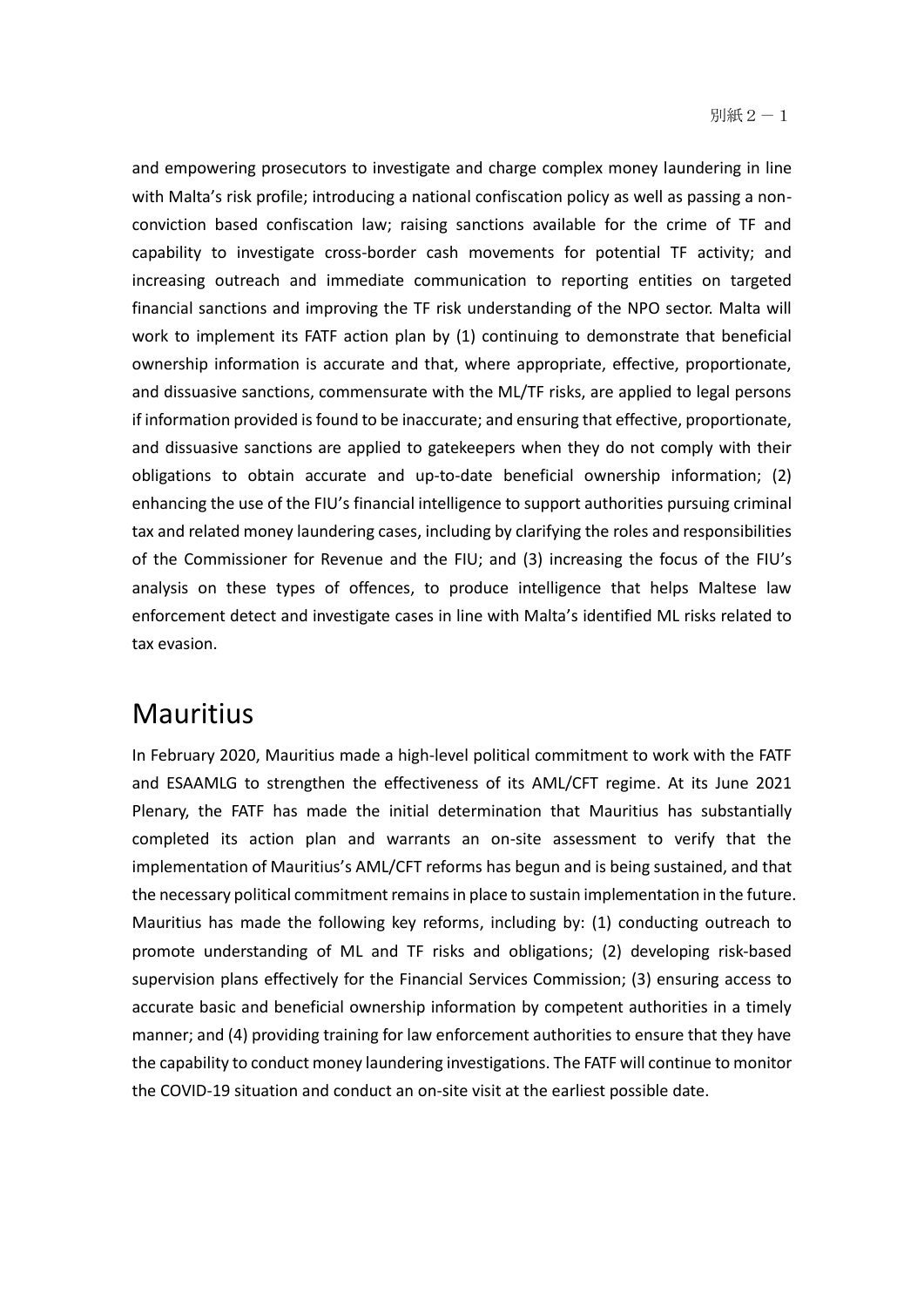#### **Morocco**

In February 2021, Morocco made a high-level political commitment to work with the FATF and MENAFATF to strengthen the effectiveness of its AML/CFT regime. Morocco should continue to work to implement its action plan to address its strategic deficiencies, including by: (1) demonstrating effective implementation of the case management system to provide timely responses and prioritisation of MLA requests in line with the country's risk profile; (2) improving risk-based supervision and taking remedial actions and applying effective, proportionate and dissuasive sanctions for non-compliance; (3) ensuring that beneficial ownership information is adequate, accurate and verified, including information of legal persons and foreign legal arrangements; (4) increasing the diversity of STR reporting; (5) providing FIU with adequate financial and human resources to enhance analytical capabilities in order to fulfil its core mandate of operational and strategic analysis; (6) prioritising the identification, investigation and prosecution of all types of ML in accordance with the country's risks; (7) building capacity of LEAs, prosecutors, and other relevant authorities to conduct parallel financial investigations, use financial intelligence, seize assets, and seek/provide MLA; and (8) monitoring and effectively supervising the compliance of FIs and DNFBPs with targeted financial sanctions obligations.

#### Myanmar

In February 2020, Myanmar made a high-level political commitment to work with the FATF and APG to strengthen the effectiveness of its AML/CFT regime and address any related technical deficiencies. Myanmar should continue to work on implementing its action plan to address its strategic deficiencies, including by: (1) demonstrating an improved understanding of ML risks in key areas; (2) demonstrating that onsite/offsite inspections are risk-based, and hundi operators are registered and supervised; (3) demonstrating enhanced use of financial intelligence in LEA investigations, and increasing operational analysis and disseminations by the FIU; (4) ensuring that ML is investigated/prosecuted in line with risks; (5) demonstrating investigation of transnational ML cases with international cooperation; (6) demonstrating an increase in the freezing/seizing and confiscation of criminal proceeds, instrumentalities, and/or property of equivalent value; (7) managing seized assets to preserve the value of seized goods until confiscation; and (8) demonstrating implementation of targeted financial sanctions related to PF, including training on sanctions evasion.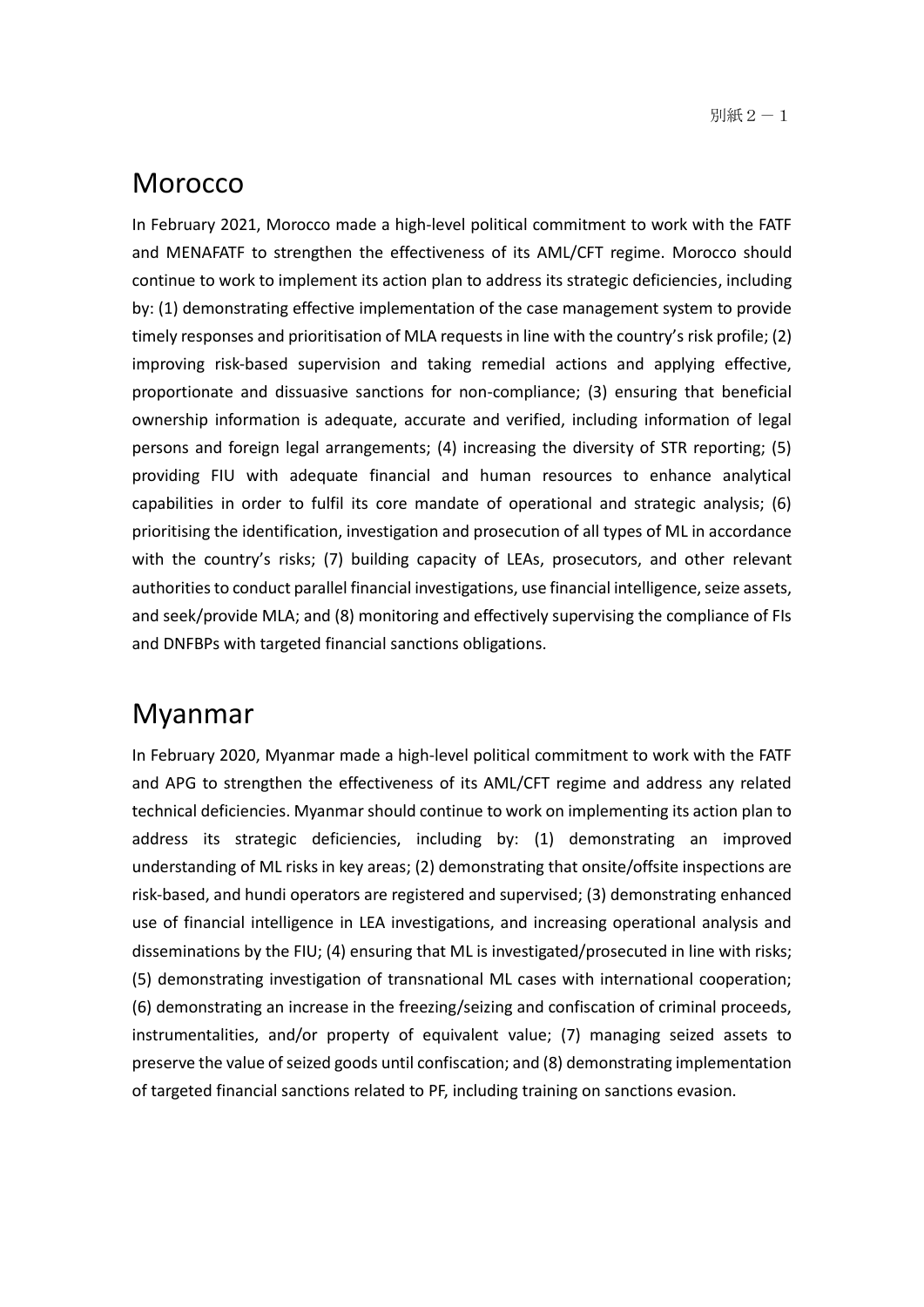#### Nicaragua

Since February 2020, when Nicaragua made a high-level political commitment to work with the FATF and GAFILAT to strengthen the effectiveness of its AML/CFT regime, Nicaragua has taken steps towards improving its AML/CFT regime, including by updating its national risk assessment on ML/TF. Nicaragua should continue to work on implementing its action plan to address its strategic deficiencies, including by: (1) disseminating the outcomes of its ML/TF risk understanding to competent authorities and relevant private sector entities; (2) conducting effective, risk-based supervision; (2) taking appropriate measures to prevent legal persons and arrangements from being misused for criminal purposes.

#### Pakistan

Since June 2018, when Pakistan made a high-level political commitment to work with the FATF and APG to strengthen its AML/CFT regime and to address its strategic counter terrorist financing-related deficiencies, Pakistan's continued political commitment has led to significant progress across a comprehensive CFT action plan. The FATF recognizes Pakistan's progress and efforts to address these CFT action plan items and notes that since February 2021, Pakistan has made progress to complete two of the three remaining action items on demonstrating that effective, proportionate and dissuasive sanctions are imposed for TF convictions and that Pakistan's targeted financial sanctions regime was being used effectively to targeted terrorist assets. Pakistan has now completed 26 of the 27 action items in its 2018 action plan. The FATF encourages Pakistan to continue to make progress to address as soon as possible the one remaining CFT-related item by demonstrating that TF investigations and prosecutions target senior leaders and commanders of UN designated terrorist groups.

In response to additional deficiencies later identified in Pakistan's 2019 APG Mutual Evaluation Report (MER), Pakistan has made progress to address a number of the recommended actions in the MER and provided further high-level commitment in June 2021 to address these strategic deficiencies pursuant to a new action plan that primarily focuses on combating money laundering. Pakistan should continue to work to address its strategically important AML/CFT deficiencies, namely by: (1) enhancing international cooperation by amending the MLA law; (2) demonstrating that assistance is being sought from foreign countries in implementing UNSCR 1373 designations; (3) demonstrating that supervisors are conducting both on-site and off-site supervision commensurate with specific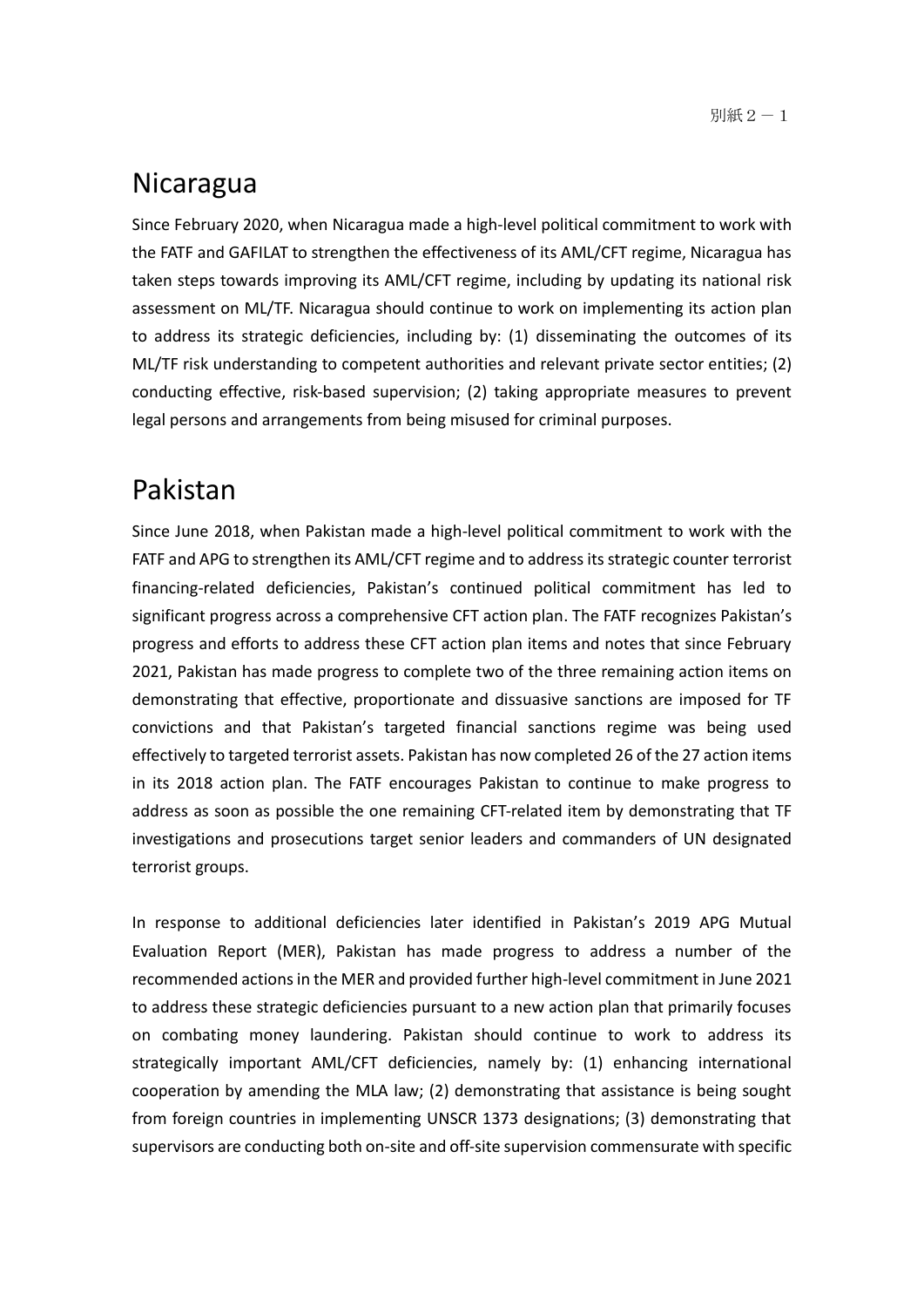risks associated with DNFBPs, including applying appropriate sanctions where necessary; (4) demonstrating that proportionate and dissuasive sanctions are applied consistently to all legal persons and legal arrangements for non-compliance with beneficial ownership requirements; (5) demonstrating an increase in ML investigations and prosecutions and that proceeds of crime continue to be restrained and confiscated in line with Pakistan's risk profile, including working with foreign counterparts to trace, freeze, and confiscate assets; and (6) demonstrating that DNFBPs are being monitored for compliance with proliferation financing requirements and that sanctions are being imposed for non-compliance.

#### Panama

Since June 2019, when Panama made a high-level political commitment to work with the FATF and GAFILAT to strengthen the effectiveness of its AML/CFT regime, Panama has taken steps towards improving its AML/CFT regime, including by taking actions to identify unlicensed money remitters and increasing the use of FIU products to initiate or further ML investigations. However, Panama should take urgent action to fully address remaining measures in its action plan as all timelines have already expired. Panama should therefore continue to work on implementing its action plan to address its strategic deficiencies, including by: (1) strengthening its understanding of the ML/TF risk of legal persons, as part of the corporate sector and informing findings to its national policies to mitigate the identified risks; (2) applying a risk-based approach to supervision of the DNFBP sector and ensuring effective, proportionate, and dissuasive sanctions again AML/CFT violations; (3) ensuring adequate verification, of up-to-date beneficial ownership information by obliged entities and timely access by competent authorities, establishing an effective mechanisms to monitor the activities of offshore entities, assessing the existing risks of misuse of legal persons and arrangements to define and implement specific measures to prevent the misuse of nominee shareholders and directors; and (4) demonstrating its ability to investigate and prosecute ML involving foreign tax crimes and continuing to provide constructive and timely international cooperation for such offences, and continuing to focus on ML investigations in relation to high-risk areas.

The FATF notes Panama's continued progress across its action plan; however, all deadlines have now expired and significant work remains. The FATF therefore strongly urges Panama to swiftly complete its full action plan and address the above-mentioned strategic deficiencies.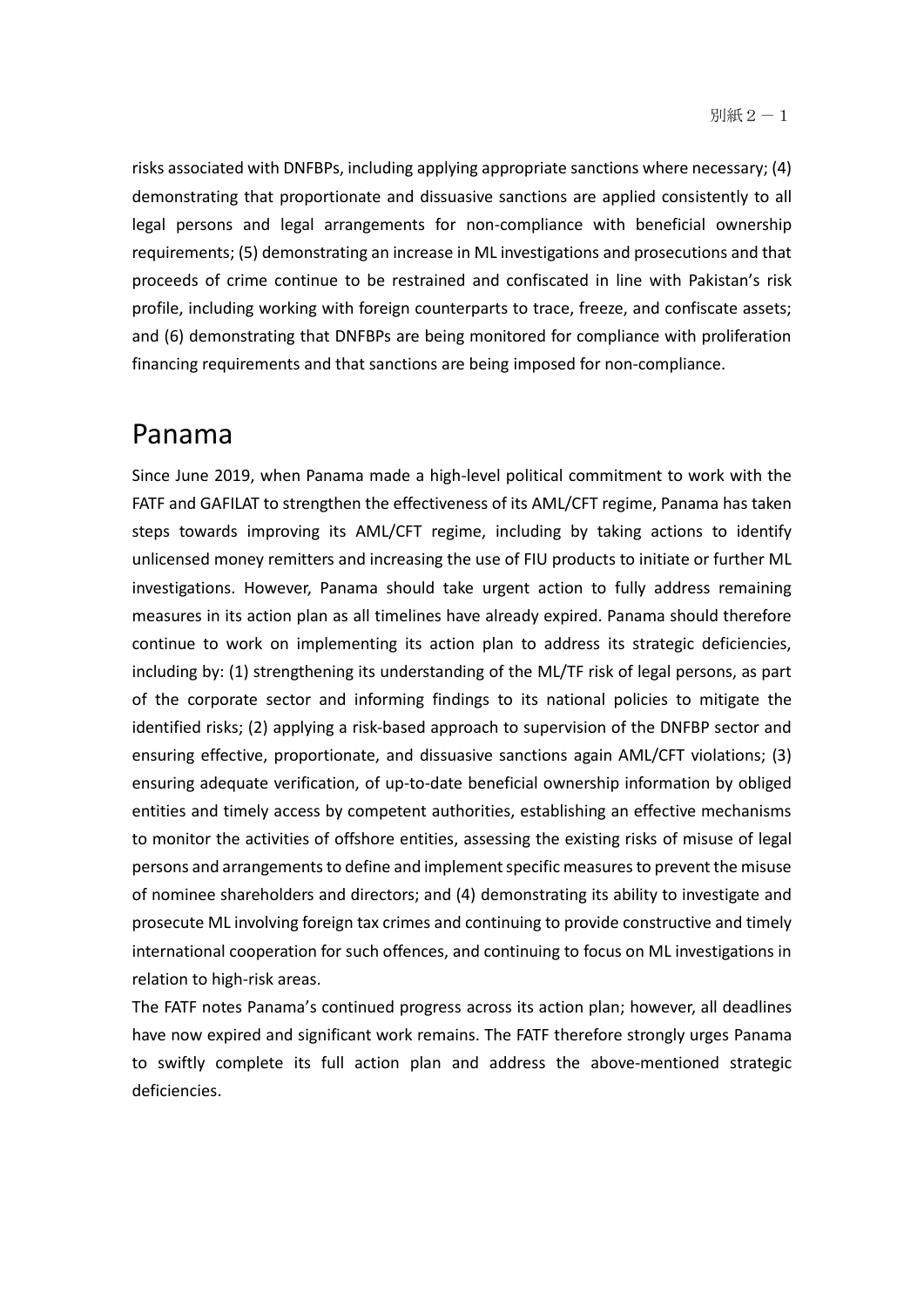#### Philippines

In June 2021, the Philippines made a high-level political commitment to work with the FATF and APG to strengthen the effectiveness of its AML/CFT regime. Since the completion of its MER in 2019, the Philippines has made progress on a number of its MER recommended actions to improve technical compliance and effectiveness, including by addressing technical deficiencies on targeted financial sanctions. The Philippines will work to implement its action plan, including by: (1) demonstrating that effective risk-based supervision of DNFBPs is occurring; (2) demonstrating that supervisors are using AML/CFT controls to mitigate risks associated with casino junkets; (3) implementing the new registration requirements for MVTS and applying sanctions to unregistered and illegal remittance operators; (4) enhancing and streamlining LEA access to BO information and taking steps to ensure that BO information is accurate and up-to-date; (5) demonstrating an increase in the use of financial intelligence and an increase in ML investigations and prosecutions in line with risk; (6) demonstrating an increase in the identification, investigation and prosecution of TF cases; (7) demonstrating that appropriate measures are taken with respect to the NPO sector (including unregistered NPOs) without disrupting legitimate NPO activity; and (8) enhancing the effectiveness of the targeted financial sanctions framework for both TF and PF.

#### Senegal

#### (Statement from February 2021)

In February 2021, Senegal made a high-level political commitment to work with the FATF and GIABA to strengthen the effectiveness of its AML/CFT regime. Since the completion of its MER in 2018, Senegal has made progress on a number of its MER recommended actions to improve technical compliance and effectiveness, including by adopting a National Strategy for AML/CFT and an Operational Plan to implement the Strategy. Senegal will work to implement its action plan, including by: (1) ensuring consistent understanding of ML/TF risks (in particular related to the DNFBP sector) across relevant authorities through training and outreach; (2) seeking MLA and other forms of international cooperation in line with its risk profile; (3) ensure that Financial Institutions and DNFBPs are subject to adequate and effective supervision; (4) updating and maintaining comprehensive beneficial ownership information and strengthening the system of sanctions for violations of transparency obligations; (5) continuing to enhance the FIU's human resources to ensure that it maintains effective operational analysis capacities; (6) demonstrate that efforts aimed at strengthening detection mechanisms and reinforcing the capability to conduct ML/predicate offences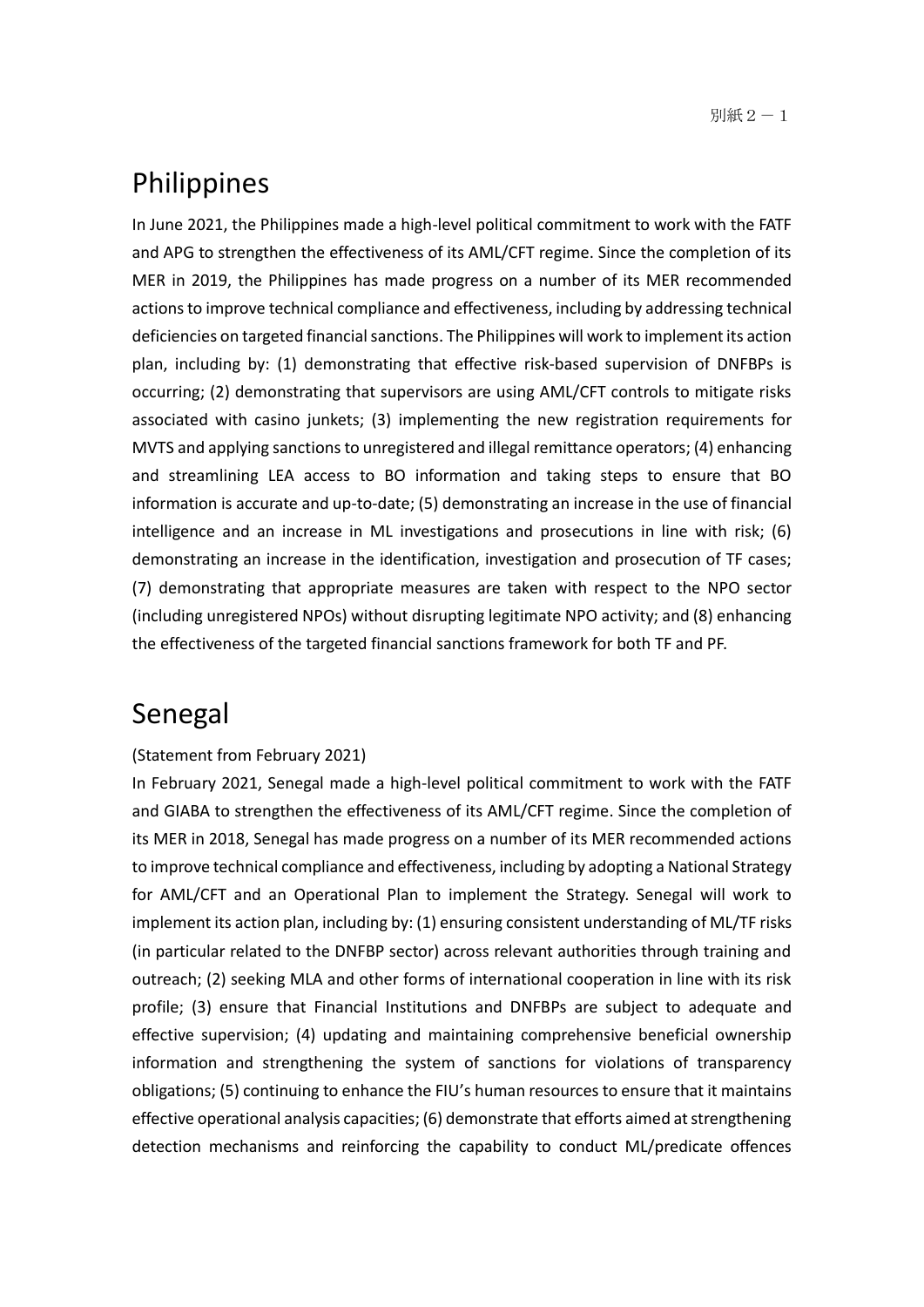investigations and prosecutions activities are sustained consistently in line with the Senegal's risk profile; (7) establishing comprehensive and standardised policies and procedures for identifying, tracing, seizing and confiscating proceeds and instrumentalities of crime in line with its risk profile; (8) strengthening the authorities understanding of TF risks and enhancing capacity and support for LEAs and prosecutorial authorities involved in TF in line with the 2019 TF National Strategy; and (9) implementing an effective targeted financial sanctions regime related to terrorist financing and proliferation financing as well as riskbased monitoring and supervision of NPOs.

#### South Sudan

In June 2021, South Sudan made a high-level political commitment to work with the FATF to strengthen the effectiveness of its AML/CFT regime. South Sudan will work to implement its action plan, including by: (1) applying and engaging with ESAAMLG for membership and committing to undergo a mutual evaluation by ESAAMLG or other assessment body; (2) conducting a comprehensive review of the AML/CFT Act (2012), with the support of international partners, including technical assistance, to comply with the FATF Standards; (3) designating an authority/authorities in charge of coordinating the national ML/TF risks assessments; (4) becoming a party to and implementing the 1988 Vienna Convention, the 2000 Palermo Convention, and the 1999 Terrorist Financing Convention; (5) competent authorities should be suitably structured and capacitated to implement a risk-based approach to AML/CFT supervision for financial institutions; (6) developing a comprehensive legal framework to collect and verify the accuracy of beneficial ownership information for legal persons; (7) operationalising a fully functioning and independent FIU; (8) establishing and implementing the legal and institutional framework to implement targeted financial sanctions in compliance with United Nations Security Council Resolutions on terrorism and proliferation financing; and (9) commencing implementation of targeted risk-based supervision/monitoring of NPOs at risk of TF abuse.

#### Syria

Since February 2010, when Syria made a high-level political commitment to work with the FATF and MENAFATF to address its strategic AML/CFT deficiencies, Syria has made progress to improve its AML/CFT regime. In June 2014, the FATF determined that Syria had substantially addressed its action plan at a technical level, including by criminalising terrorist financing and establishing procedures for freezing terrorist assets. While the FATF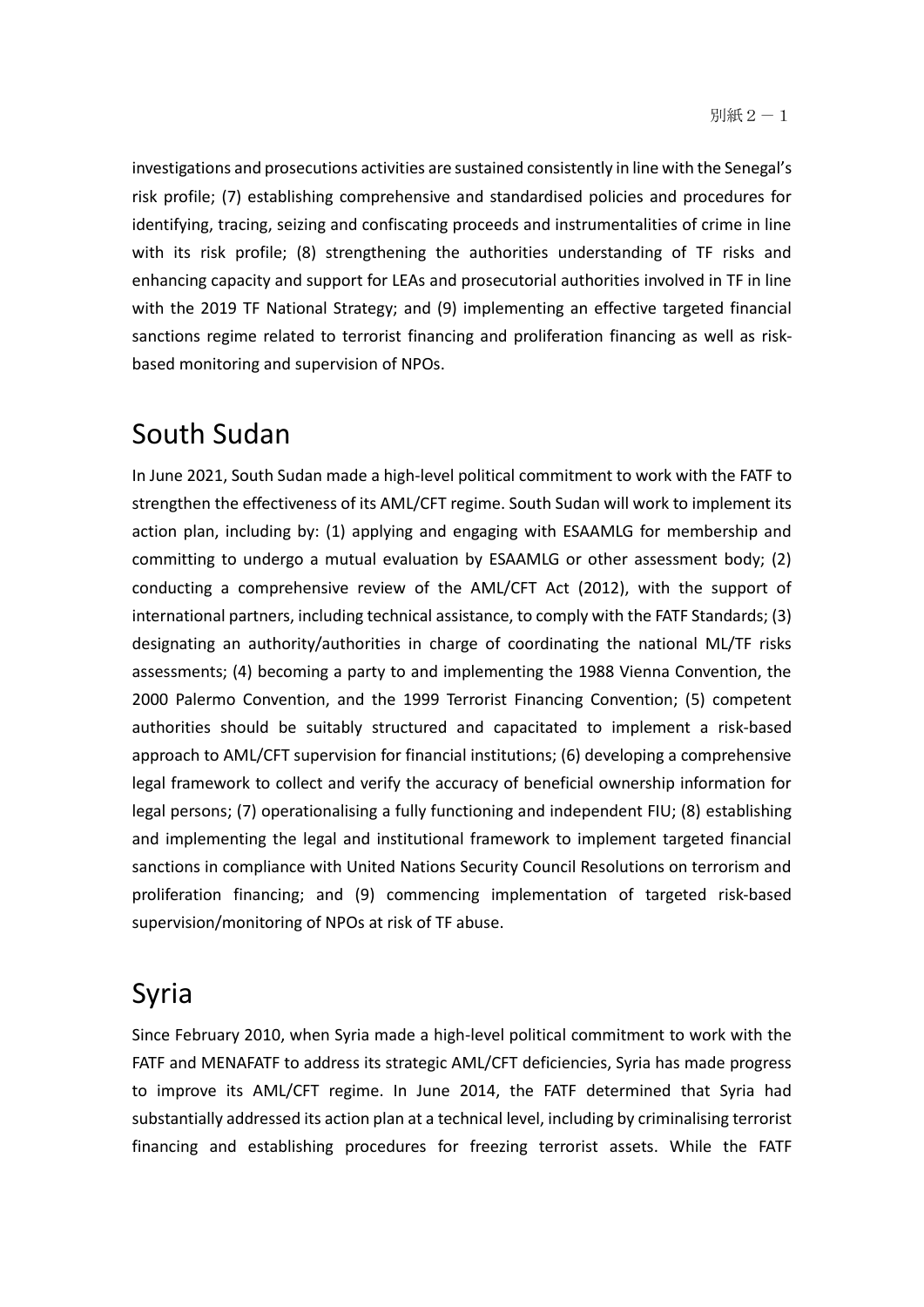determined that Syria has completed its agreed action plan, due to the security situation, the FATF has been unable to conduct an on-site visit to confirm whether the process of implementing the required reforms and actions has begun and is being sustained. The FATF will continue to monitor the situation, and will conduct an on-site visit at the earliest possible date.

#### Uganda

Since February 2020, when Uganda made a high-level political commitment to work with the FATF and ESAAMLG to strengthen the effectiveness of its AML/CFT regime, Uganda has taken some steps towards improving its AML/CFT regime, including by adopting the National AML/CFT Strategy in September 2020 and completing the ML/TF risk assessment of legal persons and arrangements. Uganda should continue to work to implement its action plan to address its strategic deficiencies, including by: (1) seeking international cooperation in line with the country's risk profile; (2) developing and implementing risk-based supervision of FIs and DNFBPs; (3) ensuring that competent authorities have timely access to accurate basic and beneficial ownership information for legal entities; (4) demonstrating LEAs and judicial authorities apply the ML offence consistent with the identified risks; (5) establishing and implementing policies and procedures for identifying, tracing, seizing and confiscating proceeds and instrumentalities of crime; (6) demonstrating that LEAs conduct TF investigations and pursue prosecutions commensurate with Uganda's TF risk profile; (7) addressing the technical deficiencies in the legal framework to implement PF-related targeted financial sanctions and implementing a risk-based approach for supervision of its NPO sector to prevent TF abuse. The FATF is monitoring Uganda's oversight of the NPO sector. Uganda is urged to apply the risk-based approach to supervision of NPOs in line with the FATF Standards.

#### Yemen

Since February 2010, when Yemen made a high-level political commitment to work with the FATF and MENAFATF to address its strategic AML/CFT deficiencies, Yemen has made progress to improve its AML/CFT regime. In June 2014, the FATF determined that Yemen had substantially addressed its action plan at a technical level, including by: (1) adequately criminalising money laundering and terrorist financing; (2) establishing procedures to identify and freeze terrorist assets; (3) improving its customer due diligence and suspicious transaction reporting requirements; (4) issuing guidance; (5) developing the monitoring and